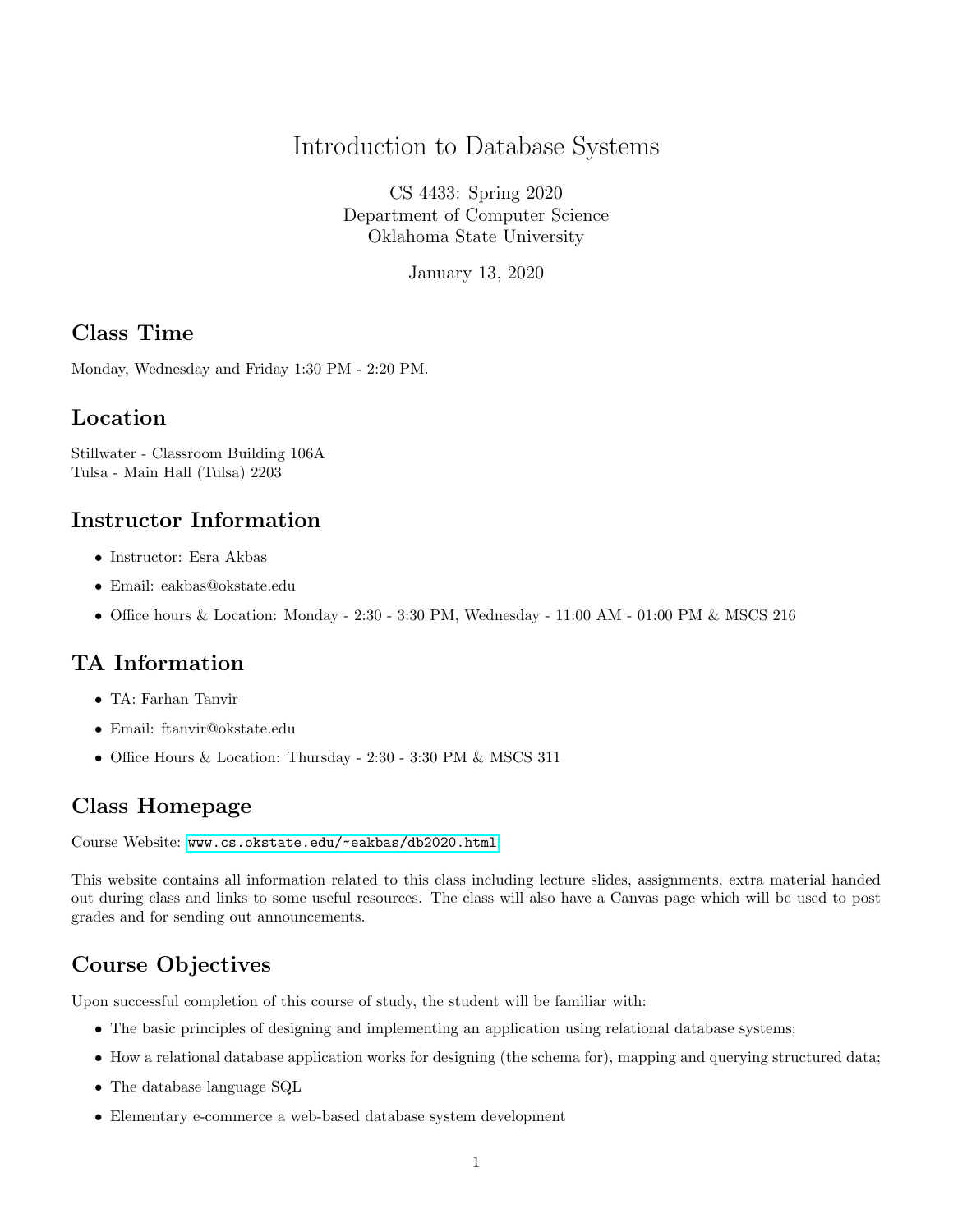### Course Description

As the first introductory course for databases, COP4710 studies the fundamentals of relational database management systems (RDBMS). Materials include, but are not limited to, the ER (Entity-Relationship) model and its mapping to the relational data model, the algebraic language in the relational data model and its relationship to the commercial relational query language: SQL, database design that conforms to different normal forms, database applications, database indexing, transaction management, recovery and other advanced topics. Furthermore, students will participate in a semester-long project and build a web-based database system (e.g., an online bookstore) starting with a customer specification. In summary, this course is about the principles of designing and developing applications using relational database systems.

### Textbook

The recommended textbook for the class is "Database Systems: The Complete Book 2nd edition, by Hector Garcia-Molina, Jeff Ullman and Jennifer Widom. ISBN: 978-0131873254, Prentice Hall, 2008". In addition to this you can use the lecture notes, third party online documentation and extra reading material handed out in class.

### **Prerequisites**

CS 2133-Computer Science II Students should come with good programming skills. If you are not sure whether you have the right background, please contact the instructor. Note: We will not cover programming-specific issues in this course.

### Format and activities

The course is lecture-based with two examinations (midterm and final). There are individual assignments and a grouplevel programming project.

- Lectures and Class Participation: We strongly encourage (and appreciate!) students to attend classes, because effective lectures rely on students' participation to raise questions and contribute in discussions. We will strive to maintain interactive class discussions if possible. We will provide lecture notes before class, which will be posted on the Schedule page.
- Questions: We encourage students discussing their questions and problems first with their group peers and classmates. This way, you can get immediate help and also learn to communicate "professionally" with your peers. In any case for more thorough discussion, come to the office hours of TA's and the instructor's. Any announcement will be posted on the course page and Canvas. Make sure to check it frequently enough to stay informed.
- Assignment: There will be a few written assignments spaced out over the course of the semester. All the assignments should be done individually by the students. Assignments should be submitted before the due dates on Can vas.
- Projects: There will be a semester-long project, which involves significant database application programming. The project will be structured with several milestones due in the course of the semester, leading to a demo and write-up near the end of the semester.

# Grading Policy

The final course grade will be computed as follows:

| Assignments | 20\%   |
|-------------|--------|
| Midterm     | 15%    |
| Final       | 30%    |
| Project     | $35\%$ |

Requests for regrading should be within a week of grades being posted on Canvas.